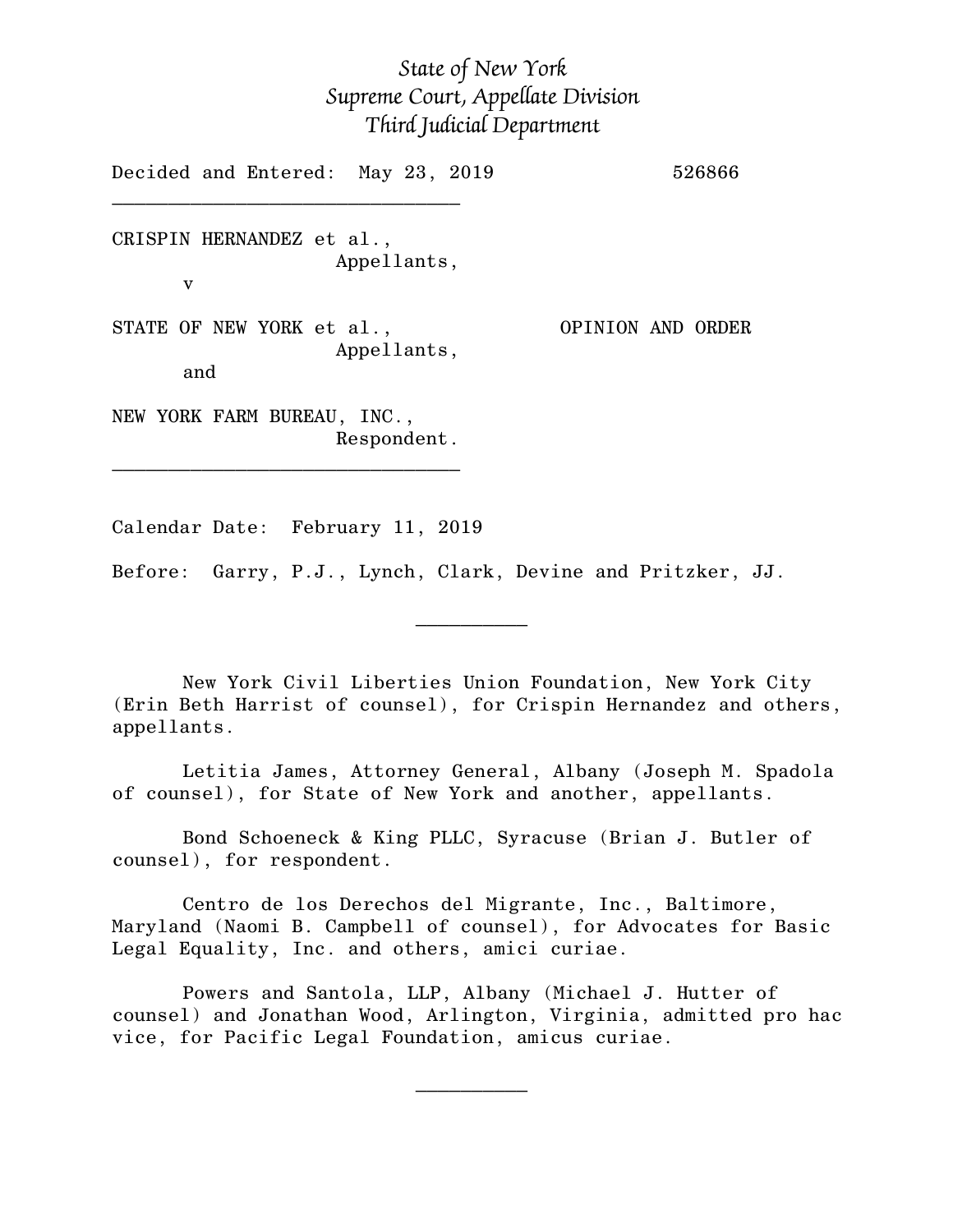## -2- 526866

Clark, J.

Appeal from an order of the Supreme Court (McNally Jr., J.), entered January 17, 2018 in Albany County, which granted a motion by defendant New York Farm Bureau, Inc. to dismiss the complaint against it.

In 1937, through the enactment of the State Labor Relations Act – later renamed the New York State Employment Relations Act (hereinafter SERA) (see Labor Law § 718, as renum and amended by L 1991, ch 166,  $\S$  251) – the Legislature granted employees a statutory right to organize and collectively bargain and established a comprehensive administrative framework that protects those rights, regulates the collective bargaining process and provides a forum in which employers and employees can resolve labor disputes (see Labor Law §§ 700-718; L 1937, ch 443, § 1). However, SERA's rights and protections extend to only those persons who fit within SERA's definition of "employees" (Labor Law § 701 [3] [a]). Excluded from that definition are, among others, "any individuals employed as farm laborers" (hereinafter referred to as the farm laborer exclusion) (Labor Law  $§ 701 [3] [a]$ .

In May 2016, plaintiffs commenced this action against defendants State of New York and Governor Andrew Cuomo (hereinafter collectively referred to as the State defendants) seeking, among other things, a declaration that the farm laborer exclusion is unconstitutional. Specifically, plaintiffs alleged that the farm laborer exclusion violates several provisions of the NY Constitution, including the right to organize and collectively bargain guaranteed to "[e]mployees" by article I, § 17 (first cause of action), the right to equal protection (second cause of action) (see NY Const, art I,  $\S$  11), the right to due process under the law (third cause of action) (see NY Const, art I, § 6), and the right to freedom of association (fourth cause of action) (see NY Const, art I,  $\S$  9). In June 2016, prompted by the State defendants' public statements that they did not intend to defend the constitutionality of the farm laborer exclusion, defendant New York Farm Bureau, Inc. (hereinafter the Farm Bureau) – "the state's largest agricultural advocacy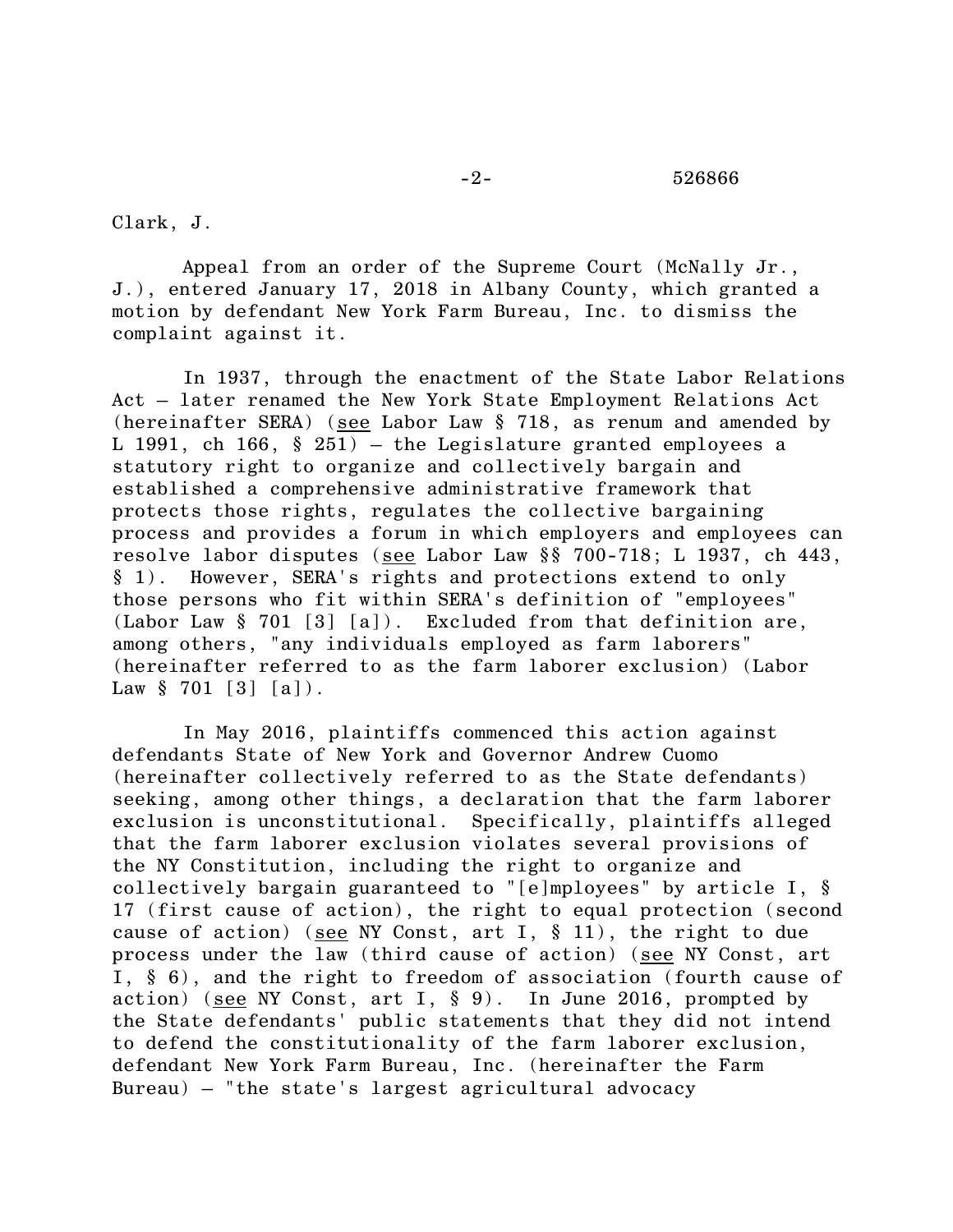## -3- 526866

organization," whose membership is primarily comprised of agricultural employers – moved to intervene as a defendant in this action. Supreme Court granted that motion in October 2016. Shortly thereafter, the State defendants interposed an answer stating, among other things, that they intended to join plaintiffs in arguing that the farm laborer exclusion is unconstitutional.<sup>1</sup> Around that same time, the Farm Bureau moved to dismiss the complaint for failure to state a cause of action (see CPLR 3211 [a] [7]), which plaintiffs and the State defendants opposed. Supreme Court granted the Farm Bureau's motion to dismiss the complaint, finding, among other things, that the right to organize and collectively bargain guaranteed to employees in NY Constitution, article I, § 17 does not extend to farm laborers. Plaintiffs and the State defendants now appeal.

We must first address two threshold issues raised by the Farm Bureau. The Farm Bureau argues that the State defendants lack standing to appeal because they are not aggrieved by the dismissal of the complaint brought against them and, further, that this appeal does not present a justiciable controversy given the State defendants' alignment in position with plaintiffs. We disagree with the Farm Bureau on both points.

We initially resolve the issue of justiciability, as it implicates the Court's subject matter jurisdiction (see e.g. Matter of New York State Inspection, Sec. & Law Enforcement Empls., Dist. Council 82, AFSCME, AFL-CIO v Cuomo, 64 NY2d 233, 241 n 3 [1984]). Pursuant to CPLR 3001, "[S]upreme [C]ourt may render a declaratory judgment having the effect of a final judgment as to the rights and other legal relations of the parties to a justiciable controversy whether or not further relief is or could be claimed." "To constitute a 'justiciable controversy,' there must be a real dispute between adverse parties, involving substantial legal interests for which a declaration of rights will have some practical effect" (Chanos v MADAC, LLC., 74 AD3d 1007, 1008 [2010]; see American Ins. Assn. v

 $\overline{\phantom{a}}$ 

<sup>&</sup>lt;sup>1</sup> In the order from which plaintiffs and the State defendants appeal, Supreme Court incorrectly states that the State defendants did not interpose an answer to the complaint.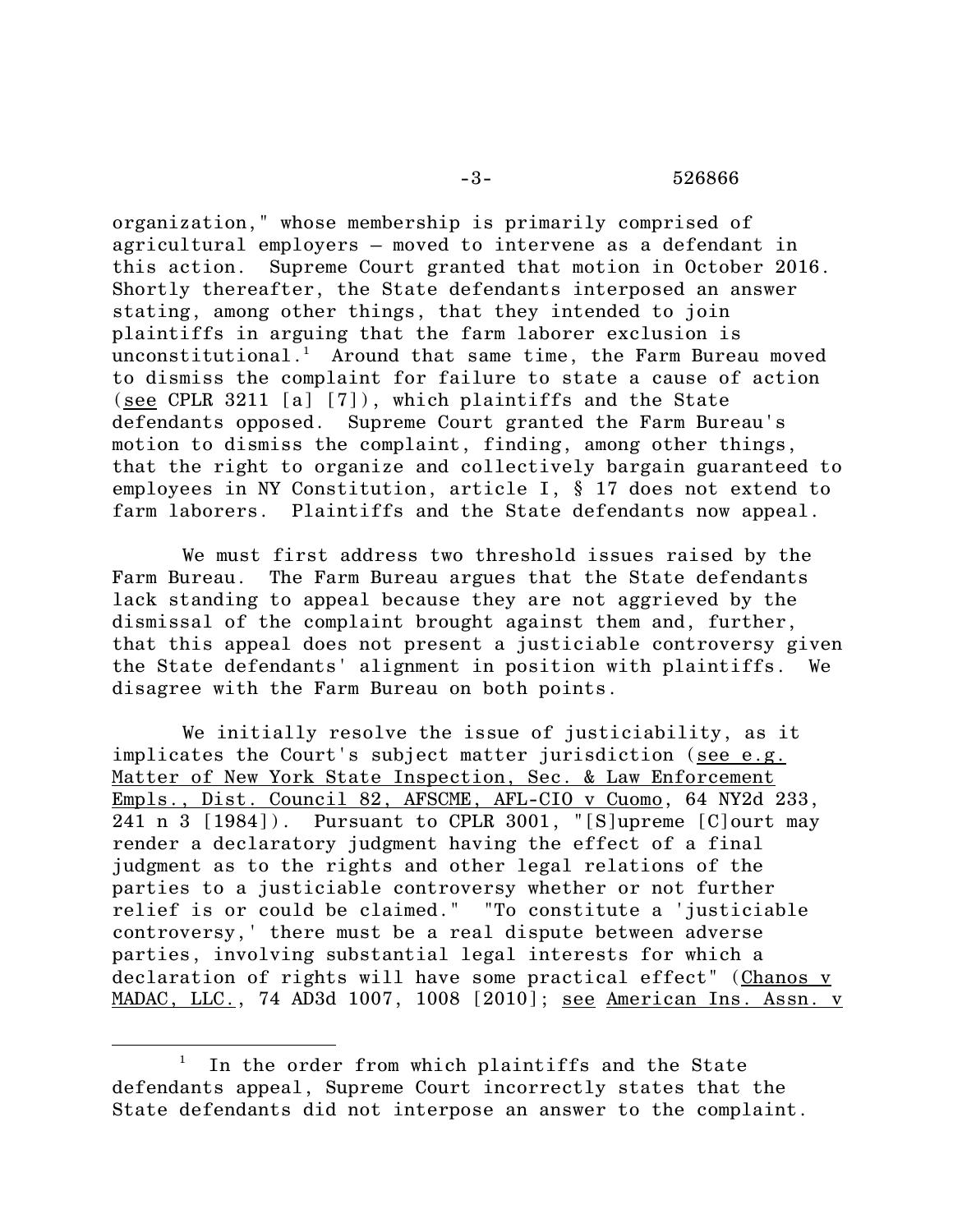Chu, 64 NY2d 379, 383 [1985]; New York Pub. Interest Research Group v Carey, 42 NY2d 527, 529-531 [1977]).

There is no doubt that plaintiffs' complaint presented a bona fide justiciable controversy as to whether the farm laborer exclusion violates the NY Constitution (see e.g. Blye v Globe-Wernicke Realty Co., 33 NY2d 15, 19 [1973]). That justiciable controversy was not, as the Farm Bureau contends, eliminated by the State defendants' subsequent decision to forgo defending the constitutionality of the exclusion in court (see United States v Windsor, 570 US 744, 756 [2013]; Immigration & Naturalization Serv. v Chadha, 462 US 919, 939-940 [1983]). Notwithstanding the State defendants' position that the farm laborer exclusion is unconstitutional, the Governor and the executive agencies charged with the enforcement of SERA continue to apply and give effect to the exclusion (see United States v Windsor, 570 US at 756; Immigration & Naturalization Serv. v Chadha, 462 US at 939-940). Despite their alignment with the State defendants, plaintiffs still do not have the ultimate relief they seek. Moreover, the Farm Bureau became a party in this action "for all purposes" when it was granted permission to intervene as a defendant (Matter of Greater N.Y. Health Care Facilities Assn. v DeBuono, 91 NY2d 716, 720 [1998]; see Matter of Rent Stabilization Assn. of N.Y. City v New York State Div. of Hous. & Community Renewal, 252 AD2d 111, 116 [1998]). The Farm Bureau's "sharp adversarial presentation of the issues" in its motion to dismiss establishes the existence of a real dispute between adverse parties regarding substantial legal interests (United States v Windsor, 570 US at 761). Thus, contrary to the Farm Bureau's assertions, this case squarely presents a ripe, justiciable controversy (see CPLR 3001; compare Schultz v City of Port Jervis, 242 AD2d 699, 700-701 [1997]).

As for the issue of aggrievement, CPLR 5511 provides that only "[a]n aggrieved party" may appeal from an appealable order or judgment (see Matter of Dolomite Prods. Co., Inc. v Town of Ballston, 151 AD3d 1328, 1331 [2017]). "[A] party is aggrieved when the court denies, in whole or in part, such party's requested relief [or, conversely,] when a court grants relief, in whole or in part, against such party and such party had opposed the requested relief" (Matter of Dolomite Prods. Co., Inc. v Town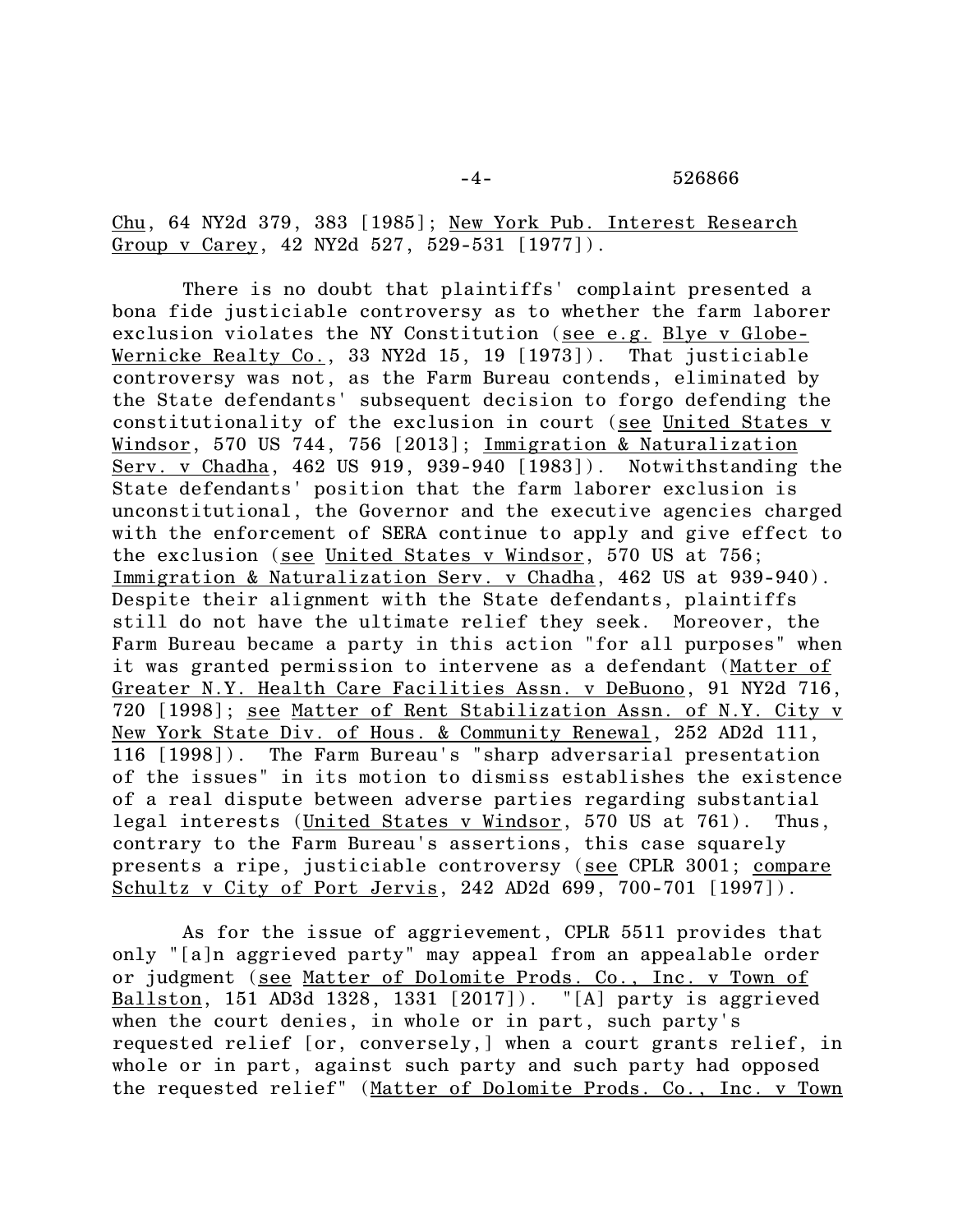of Ballston, 151 AD3d at 1331; see Mixon v TBV, Inc., 76 AD3d 144, 156-157 [2010]). Here, consistent with their intention – announced in their answer – to argue that the farm laborer exclusion violates the Equal Protection Clause of the NY Constitution, the State defendants opposed and advocated for the denial of the Farm Bureau's motion to dismiss the complaint. As Supreme Court granted the motion to dismiss, the State defendants are an aggrieved party and, thus, proper appellants (see generally Matter of Dolomite Prods. Co., Inc. v Town of Ballston, 151 AD3d at 1331; Mixon v TBV, Inc., 76 AD3d at 156-157).

Turning to the merits, plaintiffs – joined by the State defendants – assert that the farm laborer exclusion denies them equal protection of the law by infringing upon their fundamental right to organize and collectively bargain, as guaranteed by NY Constitution, article I, § 17. NY Constitution, article I, § 17 states, in pertinent part, that "[e]mployees shall have the right to organize and to bargain collectively through representatives of their own choosing." The Farm Bureau argues that, because article I, § 17 was adopted just one year after the enactment of SERA, the NY Constitution's use of the word "employees" should be construed to include only those individuals who qualify as "employees" under Labor Law § 701 (3) (a). Through this reasoning, the Farm Bureau contends that "individuals employed as farm laborers" do not have a constitutional right to organize and collectively bargain (Labor Law § 701 [3] [a]). In dismissing the complaint, Supreme Court appears to have accepted this proposition. We, however, categorically reject it.

It is a well-settled and basic tenet of constitutional and statutory interpretation that the clearest and "most compelling" indicator of the drafters' intent is the language itself (People v Carroll, 3 NY2d 686, 689 [1958]; see Matter of Lisa T. v King E.T., 30 NY3d 548, 552 [2017]; People v Page, 88 NY2d 1, 9 [1996]). "[R]esort must be had to the natural signification of the words employed, and if they have a definite meaning, which involves no absurdity or contradiction, there is no room for construction, and courts have no right to add to or take away from that meaning" (Tompkins v Hunter, 149 NY 117, 122-123 [1896]; accord Majewski v Broadalbin–Perth Cent. School Dist., 91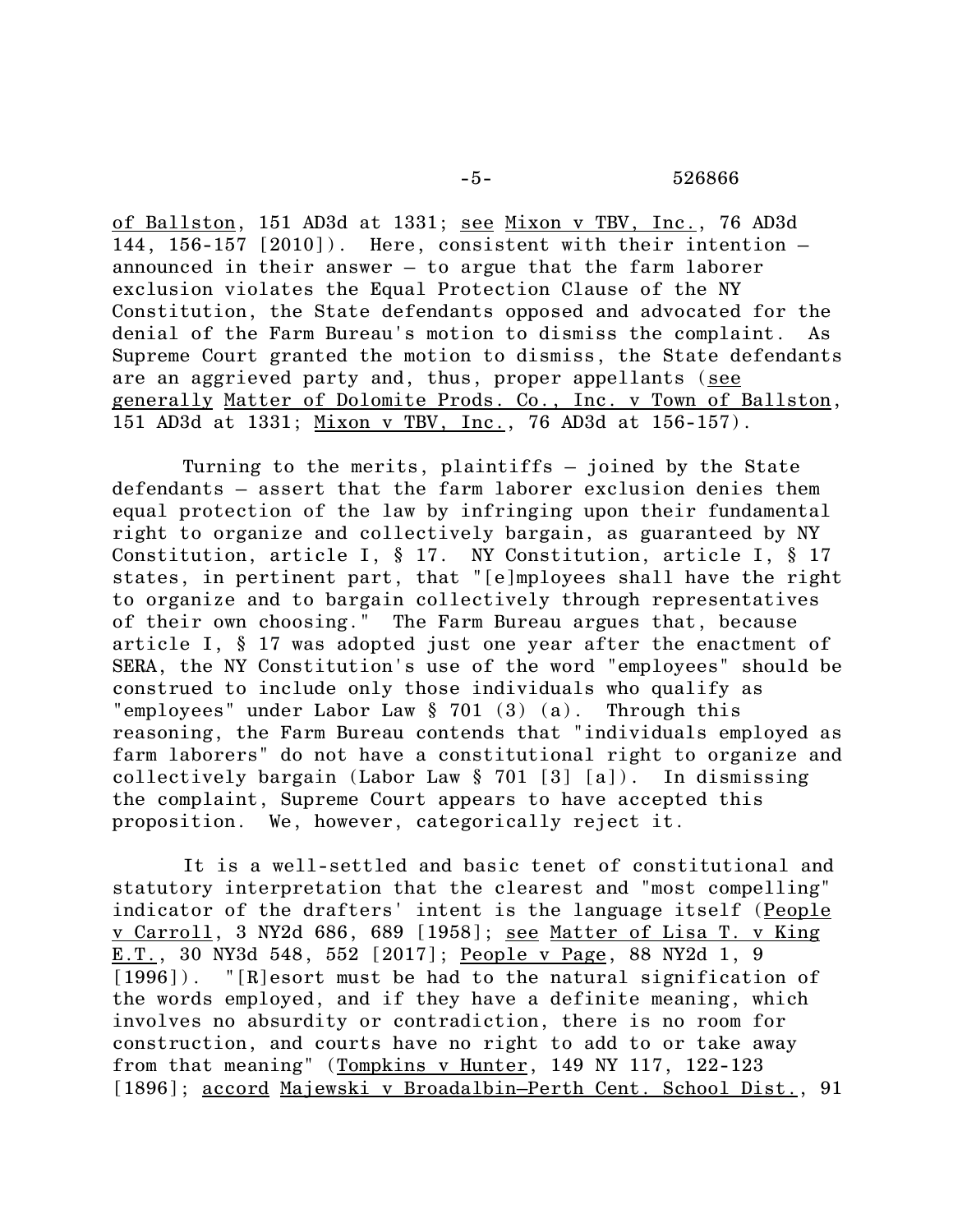NY2d 577, 583 [1998]; see People v Carroll, 3 NY2d at 689). In other words, "[w]hen th[e] language is clear and leads to no absurd conclusion," the words must be accorded their plain and ordinary meaning (People v Carroll, 3 NY2d at 689; see Burton v New York State Dept. of Taxation & Fin., 25 NY3d 732, 739 [2015]; Matter of Carey v Morton, 297 NY 361, 366 [1948]).

Application of these longstanding principles here leads us to the inescapable conclusion that the choice to use the broad and expansive word "employees" in NY Constitution, article I, § 17, without qualification or restriction, was a deliberate one that was meant to afford the constitutional right to organize and collectively bargain to any person who fits within the plain and ordinary meaning of that word. Indeed, there is nothing in the language of the constitutional provision to support the suggestion that the drafters intended for the term "employees" to be narrowed or limited in any way. Accordingly, when the term "employees" is given its natural and ordinary meaning, we think it clear that the constitutional right to organize and collectively bargain extends to individuals employed as farm laborers (see generally Burton v New York State Dept. of Taxation <u>& Fin.,</u> 25 NY3d at 739-741).

Given the clarity of the provision's language, we need not look any further than the text to reject the Farm Bureau's argument that the constitutional provision should be read in conjunction with Labor Law § 701 (3) (a). However, were the provision's wording unclear, a review of the relevant historical material would lead us to the same conclusion (see Burton v New York State Dept. of Taxation & Fin., 25 NY3d at 741). It is evident from the revised record of the Constitutional Convention of 1938 that the drafters of NY Constitution, article I, § 17 were eminently aware of the statutory right to organize and collectively bargain created by SERA and the limited definition ascribed to "employees" under that statutory framework (see e.g. 2 Rev Rec, 1938 NY Constitutional Convention at 1217-1220). By extension, the drafters are presumed to have also been aware that SERA's definitions were "special definitions of limited application" (Railway Mail Assn. v Corsi, 293 NY 315, 321 [1944], affd 326 US 88 [1945]), expressly intended to apply only "when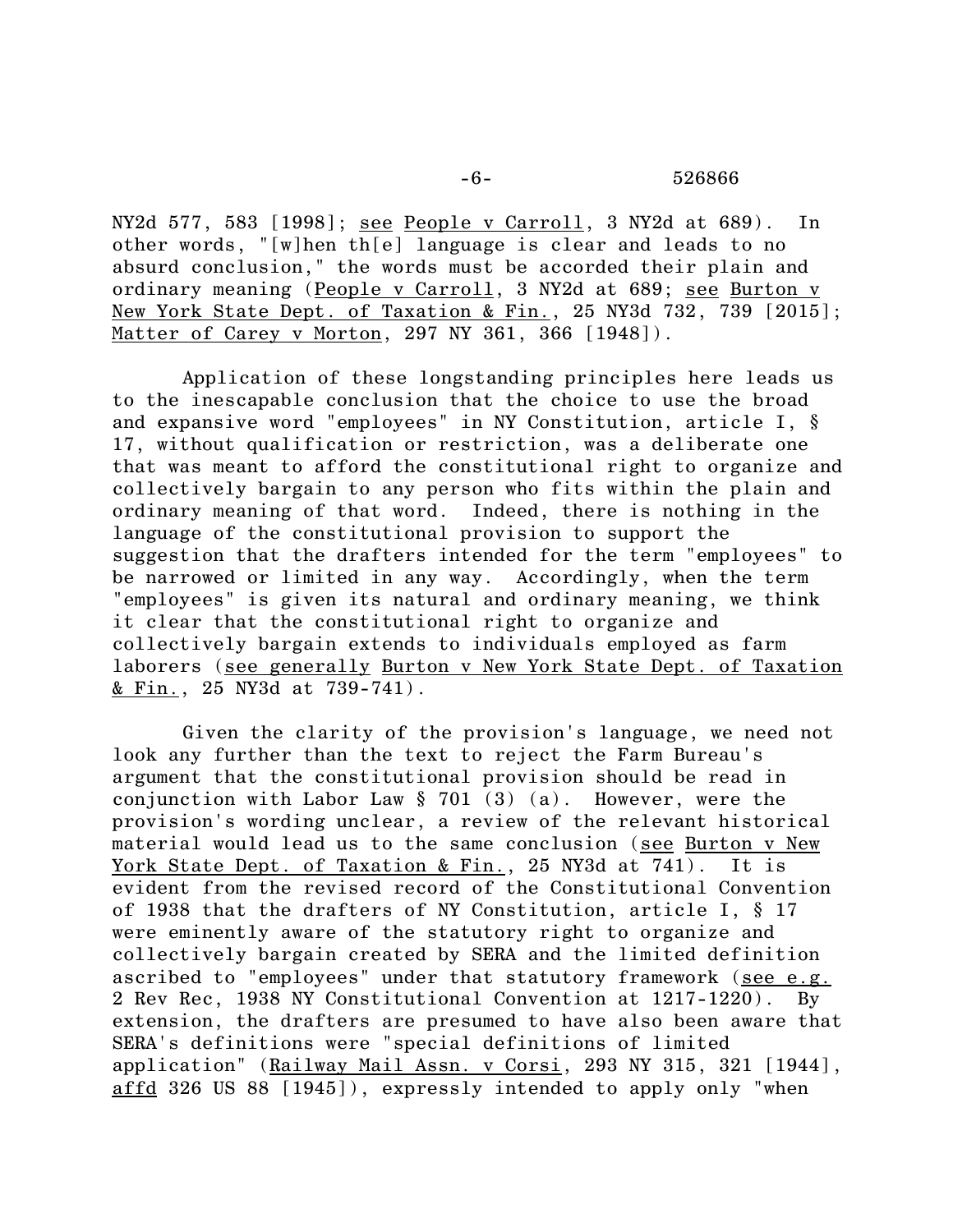## -7- 526866

used in th[at] article" (Labor Law § 701). Thus, if the drafters had wished to adopt SERA's special definition of "employees," they would have had to incorporate it explicitly into the constitutional amendment. The drafters did not do so, thereby giving rise to the inference that its omission was intentional (cf. McKinney's Cons Laws of NY, Book 1, Statutes § 240; Kirshtein v AmeriCU Credit Union, 65 AD3d 147, 151 [2009]). Rather, they chose to employ the general and unqualified word "employees." Given the language specifically used, there is simply no basis to read Labor Law § 701's limited definition of "employees" into NY Constitution, article I, § 17 (see generally Matter of Di Brizzi [Proskauer], 303 NY 206, 214 [1951]). Accordingly, Supreme Court erred in determining that NY Constitution, article I, § 17 does not apply to farm laborers.

As an alternative basis for dismissal of plaintiffs' equal protection claim, not reached by Supreme Court, the Farm Bureau argued that, even if farm laborers have a constitutional right to organize and collectively bargain, that right is not fundamental and, therefore, Labor Law § 701 (3) (a) need only withstand rational basis review. The Farm Bureau contended that, because Labor Law § 701 (3) (a) passes rational basis review, it was entitled to dismissal of plaintiffs' equal protection claim. To evaluate the merits of this legal question, we must decide whether the constitutional right to organize and collectively bargain is one of fundamental dimension (see Myers v Schneiderman, 30 NY3d 1, 11 [2017]; see generally Campaign for Fiscal Equity v State of New York, 86 NY2d 307, 319 [1995]). We conclude that it is.

First and foremost, we find the language of the constitutional provision to be significant. In no uncertain terms, NY Constitution, article I, § 17 expressly bestows upon "employees" an unqualified "right to organize and to bargain collectively through representatives of their own choosing" (see San Antonio Independent School Dist. v Rodriguez, 411 US 1, 33-34 [1973]; Doe v Wigginton, 21 F3d 733, 739-740 [6th Cir 1994]). This expressly enumerated right – adopted as a result of the Constitutional Convention of 1938 and ratification by the electorate – is enshrined in the New York Bill of Rights,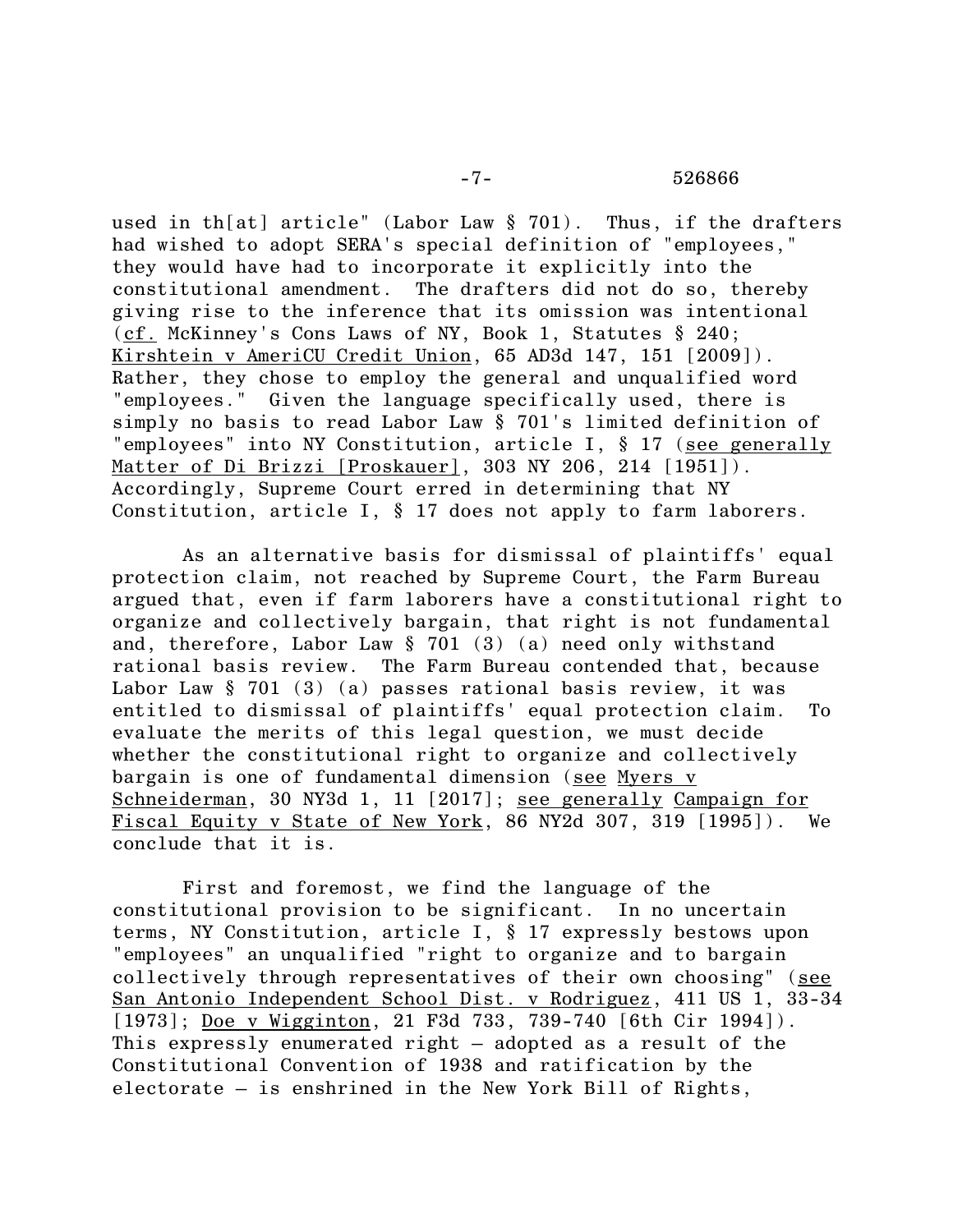-8- 526866

providing strong evidence that the right was regarded as fundamental (see Pointer v Texas, 380 US 400, 404 [1965]).

A review of the record of the Constitutional Convention of 1938 confirms that the provision's drafters intended to confer fundamental status upon the right to organize and bargain collectively (see e.g. 2 Rev Rec, 1938 NY Constitutional Convention at 1219). Indeed, several convention delegates repeatedly described the right as "fundamental" (see e.g. 2 Rev Rec, 1938 NY Constitutional Convention at 1218-1219, 1230, 1246; 3 Rev Rec, 1938 Constitutional Convention at 2205, 2243), with one such delegate declaring it to be "the most fundamental right of the American worker" (2 Rev Rec, 1938 NY Constitutional Convention at 1246). Its placement within the NY Constitution was purposeful, intending to ensure that "no temporary reactionary court or reactionary Legislature [could] deprive the wage earners of [the] State of th[e] fundamental right" to organize and bargain collectively (2 Rev Rec, 1938 NY Constitutional Convention at 1246). Moreover, the convention's record reveals that the right to organize and bargain collectively was originally proposed as an amendment to the NY Constitution's general provisions, but that the delegates later voted to place it within the Bill of Rights to signify its importance (see 2 Rev Rec, 1938 NY Constitutional Convention at 2244).

History and tradition within the state further demonstrate that the right to organize and collectively bargain should be accorded fundamental status (see generally Washington v Glucksberg, 521 US 702, 721 [1997]; People v Knox, 12 NY3d 60, 67 [2009]). It was recognized at the time of the Constitutional Convention of 1938 that "New York ha[d] been the pioneer [s]tate in the development of the Labor Law" and that the "right to organize, strike and picket" was "broadly recognized" under New York common law (2 Rev Rec, 1938 NY Constitutional Convention at 1217). Furthermore, this state's longstanding tradition of protecting the rights of workers is well-documented (see e.g. People v Muller, 286 NY 281, 287 [1941] [Finch, J., dissenting]; J.H. & S. Theatres, Inc. v Fay, 260 NY 315, 317 [1932]; National Protective Assn. of Steam Fitters & Helpers v Cumming, 170 NY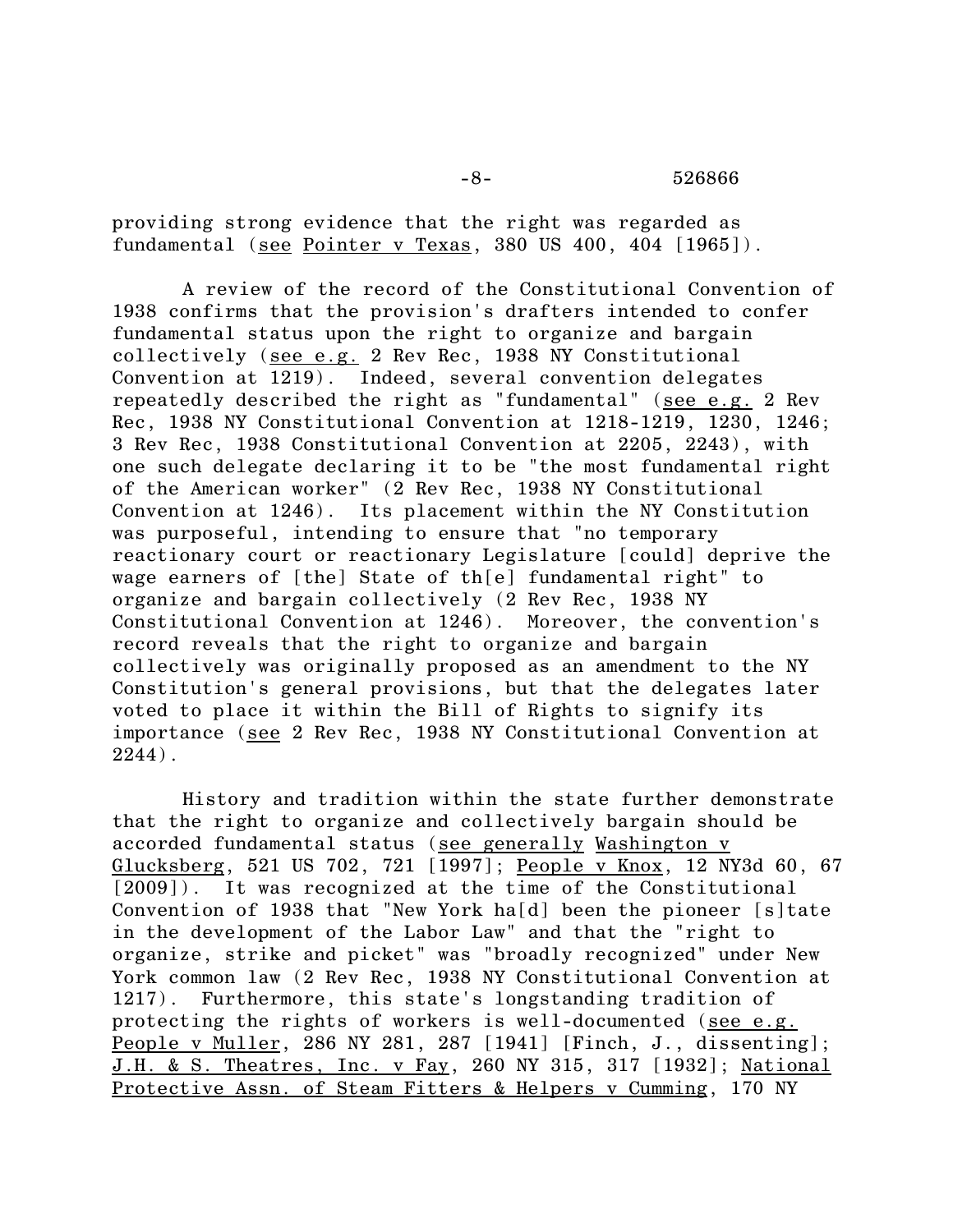315, 321-322 [1902]; Mills v United States Print Co., 99 App Div 605, 608-609 [1904]; Butterick Publ. Co. v Typographical Union No. 6, 50 Misc 1, 7-8 [Sup Ct, NY County 1906]; Rogers v Evarts, 17 NYS 264, 268-269 [Sup Ct, Broome County 1891]).

Thus, upon our consideration of the specific language of the constitutional provision and its deliberate placement within the New York Bill of Rights, as well as our review of the record from the Constitutional Convention of 1938 and New York's longstanding history and tradition of protecting workers' right to organize and collectively bargain, we are firmly convinced that the constitutional right bestowed upon "employees" in this state "to organize and bargain collectively through representatives of their own choosing" (NY Const, art I, § 17) is a fundamental right, and that any statute impairing this right must withstand strict scrutiny (see Myers v Schneiderman, 30 NY3d at 21-22; People ex rel. Wayburn v Schupf, 39 NY2d 682, 686-687 [1976]).<sup>2</sup> Under strict scrutiny review, a statute that infringes upon a fundamental right is "void unless necessary to promote a compelling [s]tate interest and narrowly tailored to achieve that purpose" (Golden v Clark, 76 NY2d 618, 623 [1990]; accord Myers v Schneiderman, 30 NY3d at 21-22; see People ex rel. Wayburn v Schupf, 39 NY2d at 687). We reject the Farm Bureau's argument that Labor Law  $\S$  701 (3) (a) is subject to and withstands rational basis review.<sup>3</sup> Accordingly, we find that plaintiffs have

l

<sup>3</sup> Were we to conclude that the constitutional right to organize and collectively bargain is not fundamental, we would nonetheless find that it is an important constitutional right deserving of heightened scrutiny (see Matter of Anonymous v City of Rochester, 13 NY3d 35, 46-47 [2009]).

<sup>2</sup> Both New Jersey and Florida have constitutional provisions bearing similarity to NY Constitution, article I, § 17 (see NJ Const, art I,  $\S$  19; FL Const, art I,  $\S$  6). Both of these states have concluded that the right to organize and bargain collectively set forth in their respective constitutions is one of fundamental status (see e.g. Coastal Florida Police Benevolent Assn., Inc. v Williams, 838 So 2d 543, 548 [Fla 2003]; George Harms Constr. Co., Inc. v New Jersey Turnpike Auth., 137 NJ 8, 28-29, 644 A2d 76, 87 [1994]).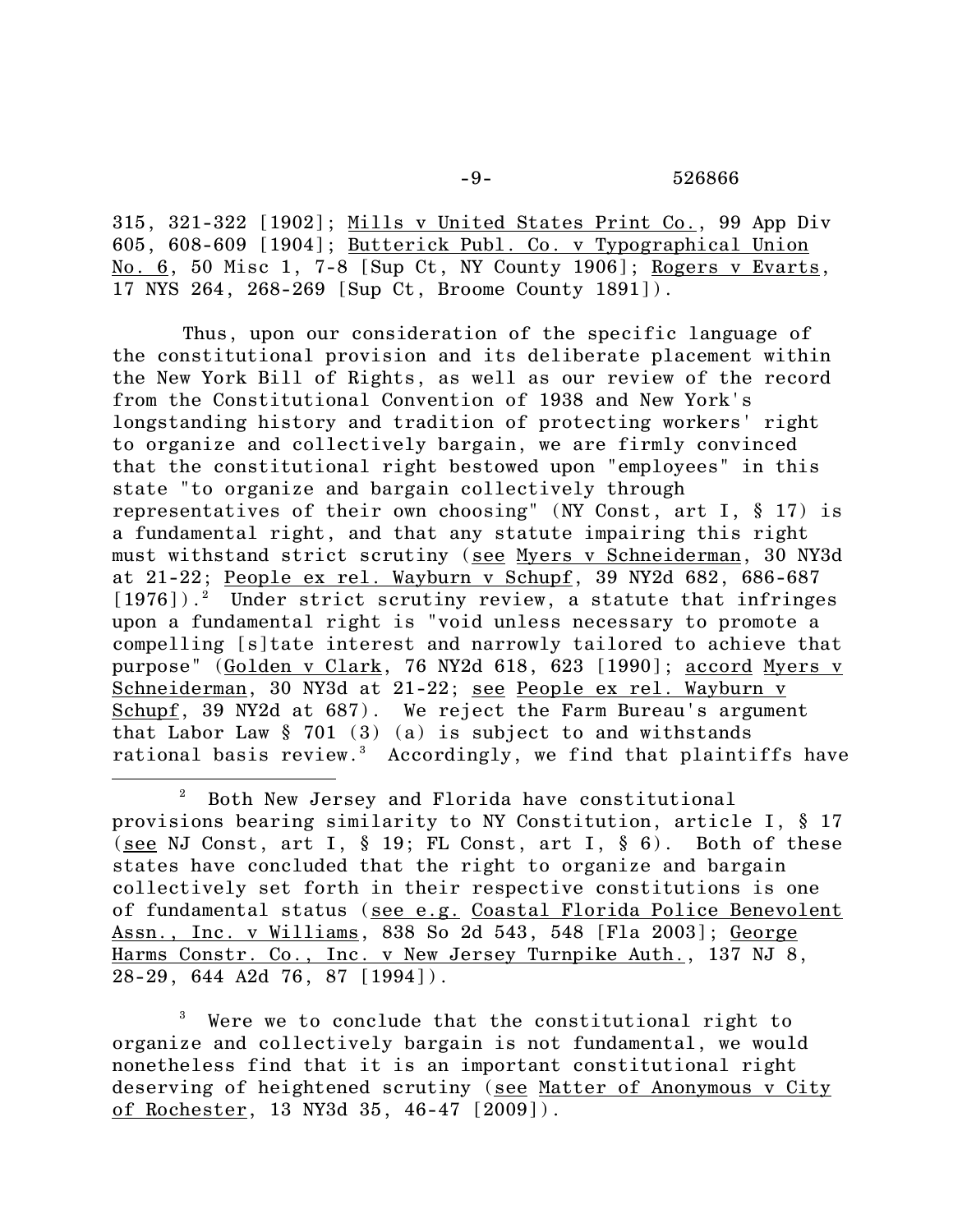stated a valid equal protection claim and that Supreme Court erred in dismissing that claim.

We recognize that, in a motion to dismiss posture, as we have here, we are tasked with determining whether plaintiffs have stated a cognizable cause of action, which they have<sup>4</sup> (see Myers v Schneiderman, 30 NY3d at 11; Campaign for Fiscal Equity v State of New York, 86 NY2d at 318). We acknowledge the dissent's position that, ordinarily, we would remit the matter for the Farm Bureau to answer the complaint. However, we agree with the State defendants that, under these unique circumstances, where we are presented with a purely legal constitutional question, remittal is unnecessary. There is no reason to remit the matter for Supreme Court to determine whether Labor Law § 701 (3) (a) meets strict scrutiny review when it is clear, from its face, that it would fail. Even if the farm laborer exclusion serves to protect some aspect of the state's agricultural industry, the wholesale exclusion of farm laborers from SERA's statutory framework is not narrowly tailored to any compelling state interest. As the farm laborer exclusion cannot conceivably withstand strict scrutiny, it violates the NY Constitution. Accordingly, we declare that the exclusion of "individuals employed as farm laborers" from SERA's definition of the term "employees," set forth in Labor Law § 701 (3) (a), is unconstitutional as a matter of law.

In light of our determination, we do not need to decide whether Supreme Court properly dismissed plaintiffs' remaining claims. Although plaintiffs have prevailed, we decline to grant their request for an award of counsel fees.

Garry, P.J., Lynch and Devine, JJ., concur.

Pritzker, J. (dissenting).

 $\overline{\phantom{a}}$ 

As a threshold matter, I agree with the majority that plaintiffs have established standing and that the appeal presents a justiciable controversy. However, because I find that the

As discussed above, we find that plaintiffs have stated valid claims under their first and second causes of action.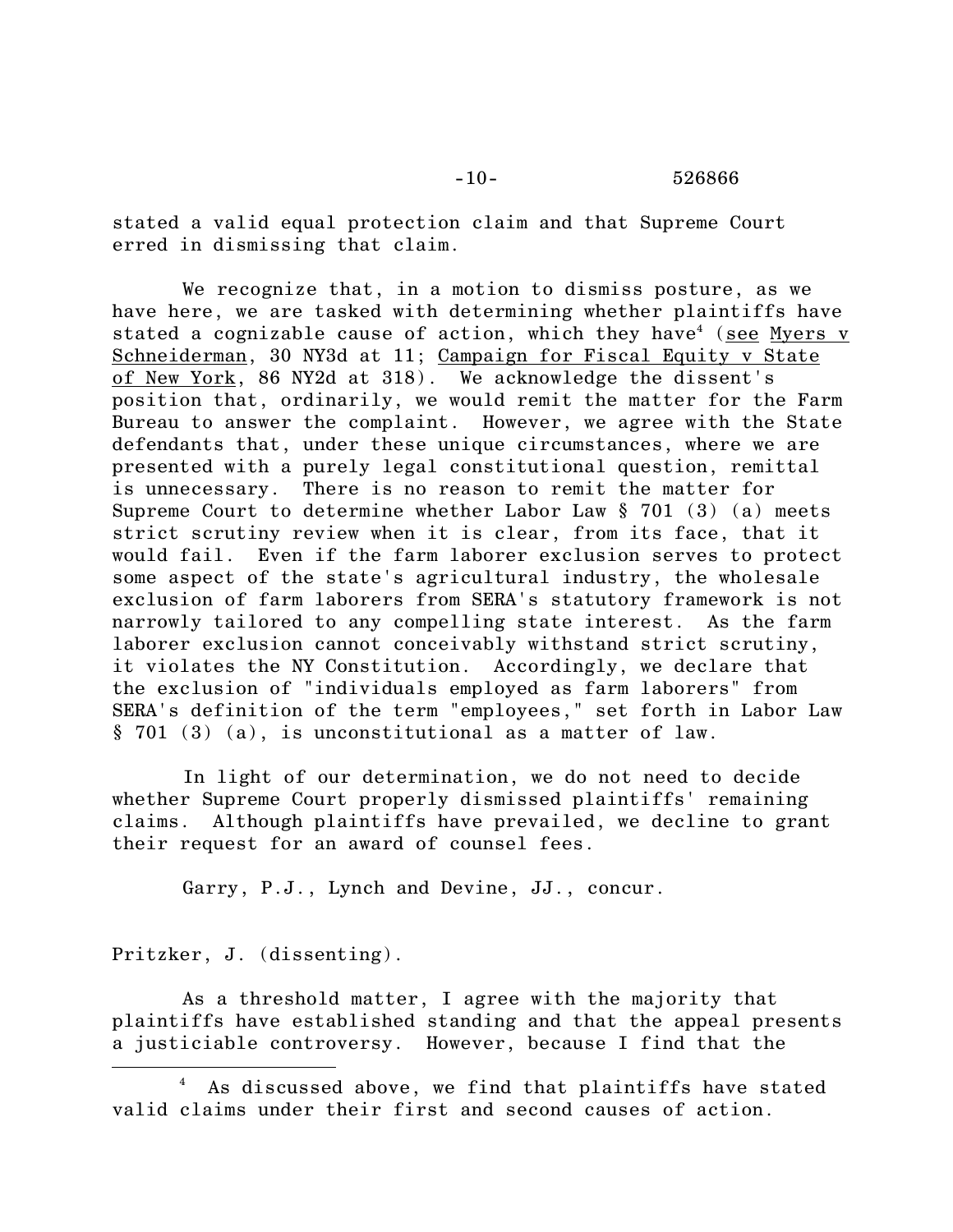exclusion contained in Labor Law § 701 (3) (a) (hereinafter the farm laborer exclusion) is constitutional, I respectfully dissent and would affirm Supreme Court's dismissal of plaintiffs' declaratory judgment action. At the outset, it is my opinion that (1) NY Constitution, article I, § 17 did not repeal the farm laborer exclusion, (2) the right to organize and bargain collectively is not a fundamental right, and (3) farm laborers are not a suspect class, and, to the extent that plaintiffs assert disparate impact, the pleadings were insufficient. Accordingly, Supreme Court properly applied the rational basis test, found Labor Law § 701 (3) (a) to be constitutional and, as such, dismissed plaintiffs' action.

I turn first to the majority's conclusion that the right of farm laborers to organize and bargain collectively is guaranteed by NY Constitution, article 1, § 17, as generally articulated in plaintiffs' first cause of action. This conclusion is based upon an erroneous statutory construction of the NY Constitution and is tantamount to a finding that the delegates at the Constitutional Convention of 1938 intended to impliedly or explicitly repeal the farm laborer exclusion, which was enacted only a year prior. Such construction "ignore[s] the fundamental tenet of statutory construction that implied repeal or modification of a preexisting law is distinctly disfavored" (Local Govt. Assistance Corp. v Sales Tax Asset Receivable Corp., 2 NY3d 524, 544 [2004]; see Iazzetti v City of New York, 94 NY2d 183, 189 [1999]; Matter of Consolidated Edison Co. of N.Y. v Department of Envtl. Conservation, 71 NY2d 186, 195 [1988]; Besser v Squibb & Sons, 146 AD2d 107, 114 [1989], affd 75 NY2d 847 [1990]).<sup>1</sup> "If by any fair construction, a reasonable field of operation can be found for [both] statutes, that construction should be adopted" (People v Newman, 32 NY2d 379, 390 [1973], cert denied 414 US 1163 [1974]; see Local Government Assistance Corp. v Sales Tax Asset Receivable Corp., 2 NY3d at 544; Cimo v State [of New York, 306 NY](https://1.next.westlaw.com/Link/Document/FullText?findType=Y&serNum=1954101270&pubNum=578&originatingDoc=I140dec62dbe911d98ac8f235252e36df&refType=RP&originationContext=document&transitionType=DocumentItem&contextData=(sc.Search))  [143, 148-149 \[1953\]\).](https://1.next.westlaw.com/Link/Document/FullText?findType=Y&serNum=1954101270&pubNum=578&originatingDoc=I140dec62dbe911d98ac8f235252e36df&refType=RP&originationContext=document&transitionType=DocumentItem&contextData=(sc.Search))

 $\overline{\phantom{a}}$ 

 $1$  Although a constitutional convention presents a different political setting compared to typical legislative action, the rules disfavoring implied repeal still apply (see People v Young, 18 App Div 162, 166 [1897]).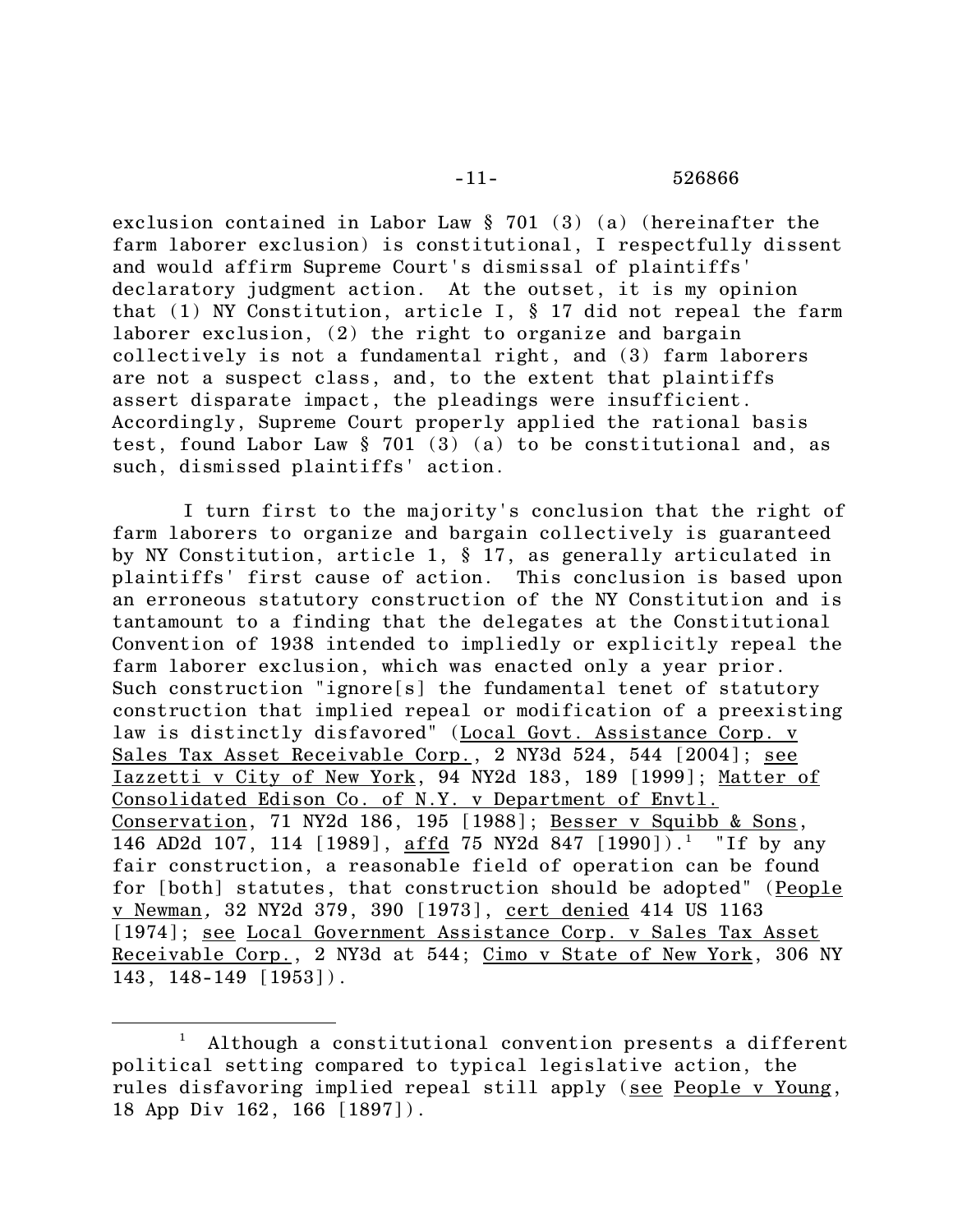Here, both the NY Constitution and the Labor Law can be given operation by construing the constitutional amendment as "accord[ing] recognition to the right of labor to organize and bargain collectively" within the limitations set forth in the Labor Law (Matter of Trustees of Columbia Univ. in City of N.Y. v Herzog, 269 App Div 24, 30 [1945], affd 295 NY 605 [1945]). The First Department, when considering the effect of the 1938 constitutional amendment on a similar Labor Law provision, held that NY Constitution, article I, § 17 "was not intended to invalidate existing legislation which imposed a duty on employers to bargain collectively with employees even though that obligation by reason of certain exemptions or exceptions was not in all respects coextensive with the rights of labor" (Matter of Trustees of Columbia Univ. in City of N.Y. v Herzog, 269 App Div at 30 [emphasis omitted]; see McGovern v Local 456, Intern. Broth. of Teamsters, Chauffeurs & Warehousemen & Helpers of America, AFL-CIO, 107 F Supp 2d 311, 318-319 [SD NY 2000]). Mindful that the "Legislature is hardly reticent to repeal statutes when it means to do so" [\(Alweis v Evans,](https://1.next.westlaw.com/Link/Document/FullText?findType=Y&serNum=1987025772&pubNum=578&originatingDoc=Idf3be587da0011d9bf60c1d57ebc853e&refType=RP&originationContext=document&transitionType=DocumentItem&contextData=(sc.Search)) 69 NY2d 199, [204 \[1987\]\),](https://1.next.westlaw.com/Link/Document/FullText?findType=Y&serNum=1987025772&pubNum=578&originatingDoc=Idf3be587da0011d9bf60c1d57ebc853e&refType=RP&originationContext=document&transitionType=DocumentItem&contextData=(sc.Search)) to effect repeal, there must be "an express manifestation of intent by the Legislature  $-$  either in the statute or the legislative history" (Matter of Consolidated Edison Co. of N.Y. v. Department of Envtl. Conservation, 71 NY2d at 195; see Alweis v Evans, 69 NY2d at 204; see generally McKinney's Cons Laws of NY, Book 1, Statutes § 392). In fact, as noted by the majority, at the time of the Constitutional Convention of 1938, "the drafters of NY Constitution, article I, § 17 were eminently aware of the statutory right to organize and collectively bargain created by [the State Labor Relations Act – later renamed the New York State Employment Relations Act (hereinafter SERA)] and the limited definition ascribed to 'employees' under that statutory framework." Despite this awareness, a thorough review of article I, § 17, as well as the revised record of the Constitutional Convention, does not reveal any such "express manifestation" to repeal the farm laborer exclusion (Matter of Consolidated Edison Co. of N.Y. v Department of Envtl. Conservation, 71 NY2d at 195).

Nor do I agree with the majority to the extent that it asserts that the relevant historical material of the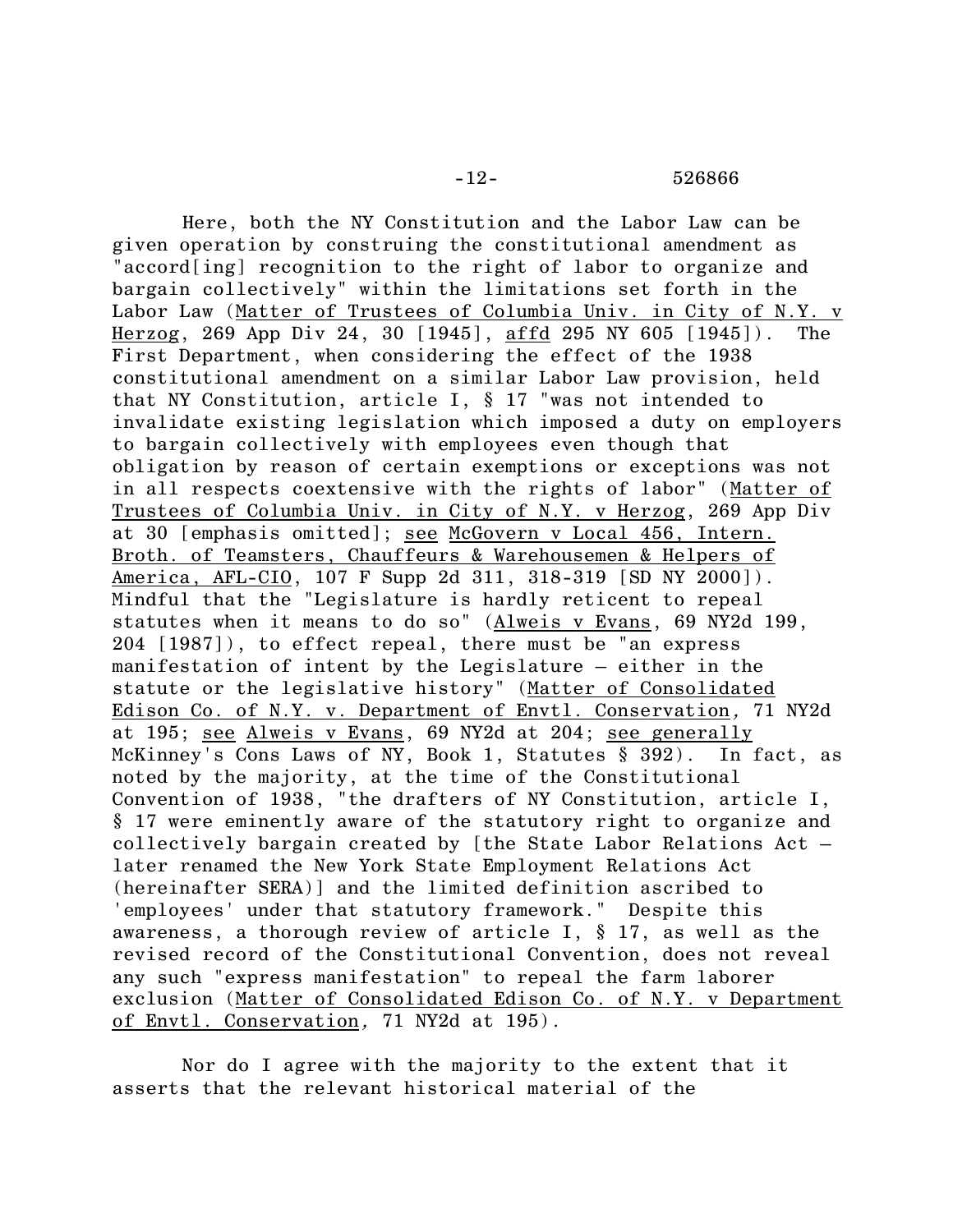Constitutional Convention of 1938 supports repeal. First, statements that were made by delegates at the Constitutional Convention evince an intention to preserve – rather than expand – the protections afforded by existing legislation. For example, after the language that ultimately became NY Constitution, article 1, § 17 was read aloud, a delegate who was commenting on the efficacy of the amendment stated that "there may be no opportunity in the future as a result of an amendment or repeal of the existing legislation to raise such an issue in this [s]tate" (3 Rev Rec, 1938 NY Constitutional Convention at 2205 [emphasis added]). Moreover, another delegate recognized that, "organized labor asserted its advocacy of preserving, by constitutional amendment, contemporary recognition of its rights – achieved after years of struggle" (3 Rev Rec, 1938 NY Constitutional Convention at 2202). Notably, one delegate proposed an amendment that addressed the right to organize and bargain collectively to specifically include "farmers," but this amendment was not adopted (1 Rev Rec, 1938 NY Constitutional Convention at 94). Thus, based upon the express language of NY Constitution, article I, § 17, as well as the relevant historical material, it is my opinion that article I, § 17 did not repeal the farm laborer exclusion by creating a new statutory bargaining right for those employees excluded by SERA. $^2$  As such, I agree with Supreme Court that plaintiffs' allegations, taken as true, have failed to demonstrate that the farm laborer exclusion runs afoul of article 1, § 17 (see Overstock.com, Inc. v New York State Dept. of Taxation & Fin., 20 NY3d 586, 593 [2013], cert denied 571 US 1071 [2013]; New York State United Teachers v State of New York, 140 AD3d 90, 95 [2016], lv dismissed 28 NY3d 978 [2016], lv denied 28 NY3d 915 [2017]).

My inquiry cannot end there, however, because, although the farm laborer exclusion does not fun afoul of NY Constitution, article I, § 17, it could still violate substantive due process under NY Constitution, article 1, § 6, as alleged in plaintiffs'

 $\overline{\phantom{a}}$ 

 $2$  If the right of farm laborers to organize and collectively bargain is enshrined in the New York Bill of Rights, why have numerous bills been offered to repeal the farm laborer exclusion as, under this theory, the exclusion had already been excised from the Labor Law by constitutional amendment in 1938?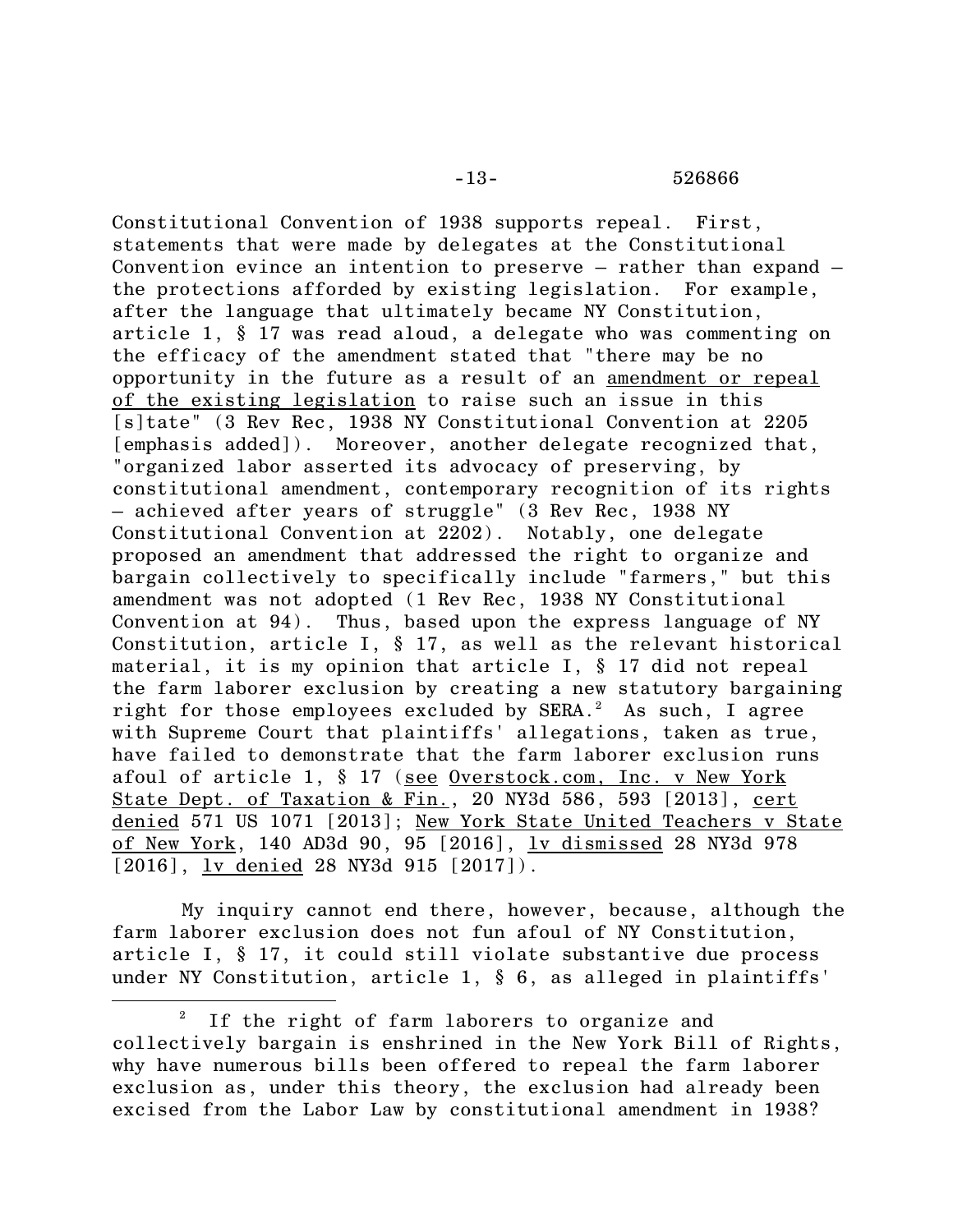third cause of action – an inquiry that hinges upon the nature of the right, which then governs the level of scrutiny to apply. To that end, in contrast to the majority's opinion, I find that the right to organize and bargain collectively is not a fundamental right in the constitutional sense and, accordingly, does not invoke heightened scrutiny. Concededly, these rights have been referred to in both case law and at the Constitutional Convention of 1938 as "fundamental," yet there is a marked difference between calling a right fundamental and making a legal determination that a certain right is among the "fundamental rights" that invoke heightened scrutiny by the courts. "Fundamental rights are those deeply rooted in this Nation's history and tradition. They include the right to marry; the right to have children; the right to decide how one's children will be educated; and the right to engage in private consensual sexual activity" (People v Knox, 12 NY3d 60, 67 [2009] [internal quotation marks and citations omitted], cert denied 558 US 1011 [2009]). Fundamental rights also include the right to vote, the right to travel, the right of free speech and the right of a criminal defendant to appeal (see Alevy v Downstate Med. Ctr. of State of N.Y., 39 NY2d 326, 332 [1976]). One need only imagine and compare laws that would prevent farm laborers from exercising freedom of speech, voting, traveling, marrying, raising children or appealing criminal convictions to recognize the distinction and understand why a fundamental constitutional right is not implicated here. Further, inclusion of the right to organize and bargain collectively in the New York Bill of Rights does not, per se, confer upon it fundamental constitutional right status (see e.g. McDonald v City of Chicago, Ill., 561 US 742, 760-61 (2010); Hurtado v California, 110 US 516 [1884]). For example, although the Bill of Rights contains fundamental rights such as the freedom of speech (see NY Const, art I, § 8), it also provides that "[n]o laborer, worker or mechanic, in the employ of a contractor or sub-contractor engaged in the performance of any public work, shall be permitted to work more than eight hours in any day or more than five days in any week, except in cases of extraordinary emergency" (NY Const, art 1, § 17), which is clearly not a fundamental right.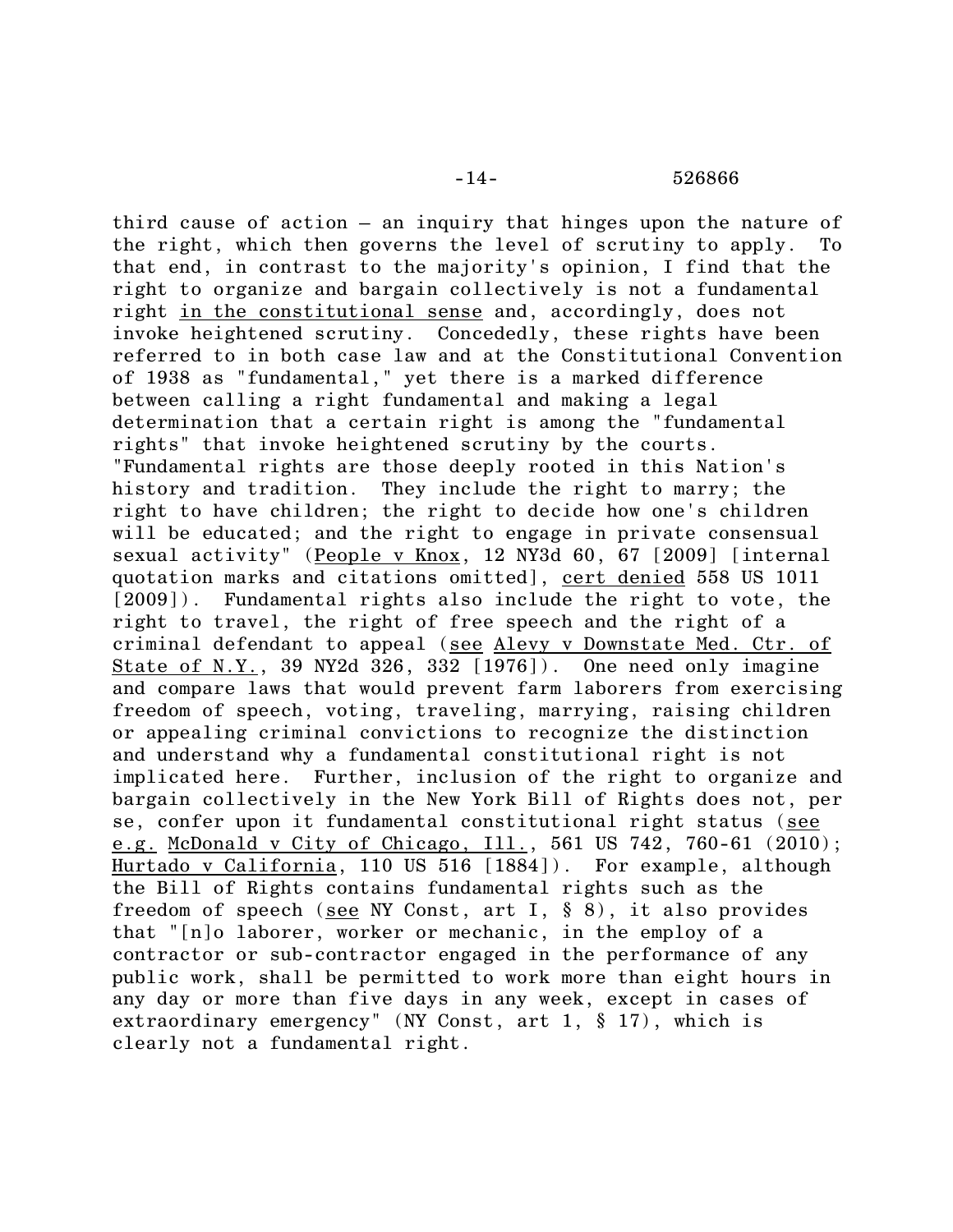The next issue to be determined is whether the farm laborer exclusion violates equal protection under NY Constitution, article 1, § 11, as alleged in plaintiffs' second cause of action. "The general rule in equal protection analysis is that legislation is presumed to be valid and will be sustained if the classification drawn by the statute is rationally related to a legitimate state interest" (Samuels v New York State Dept. of Health, 29 AD3d 9, 16 [2006] [internal quotation marks, brackets and citations omitted], affd 7 NY3d 338 [2006]; see New York State United Teachers v State of New York, 140 AD3d at 95). In the context of an equal protection challenge, rational basis review "gives way to strict scrutiny for classifications based on race, national origin or those affecting fundamental rights and to intermediate or heightened scrutiny for certain classifications such as gender and illegitimacy" (Samuels v New York State Dept. of Health, 29 AD3d at 16; see Alevy v Downstate Med. Ctr. of State of N. $Y_-.$ , 39 NY2d at 332). As relevant here, when an equal protection cause of action is based upon a disproportionate impact upon a suspect class, proof of discriminatory intent or purpose is required (see Village of Arlington Hgts. v Metro. Hous. Dev. Corp., 429 US 252, 264-265 [1977]; Campaign for Fiscal Equity v State of New York, 86 NY2d 307, 320 [1995]). Thus, to mount an equal protection challenge, plaintiffs must plead that they are members of a suspect class and the unequal treatment is a product of discriminatory intent on the part of the Legislature (see Campaign for Fiscal Equity v State of New York, 86 NY2d at 320).

Plaintiffs' claim fails in the first instance because farm laborers are not a suspect class, and plaintiffs failed to allege facts indicating that the farm laborer exclusion was motivated by racial animus in New York. Suspect classes are limited to "alienage, national origin, and race" (Alevy v Downstate Med. Ctr. of State of N.Y., 39 NY2d at 332 [internal citations omitted]). In their complaint, plaintiffs allege that there are approximately 60,000 workers employed in the agriculture industry in New York, that the average wages of farm laborers are "typically well below the poverty level," that farm laborers "often have very low levels of educational attainment," that they are "predominantly racial and ethnic minorities," that many are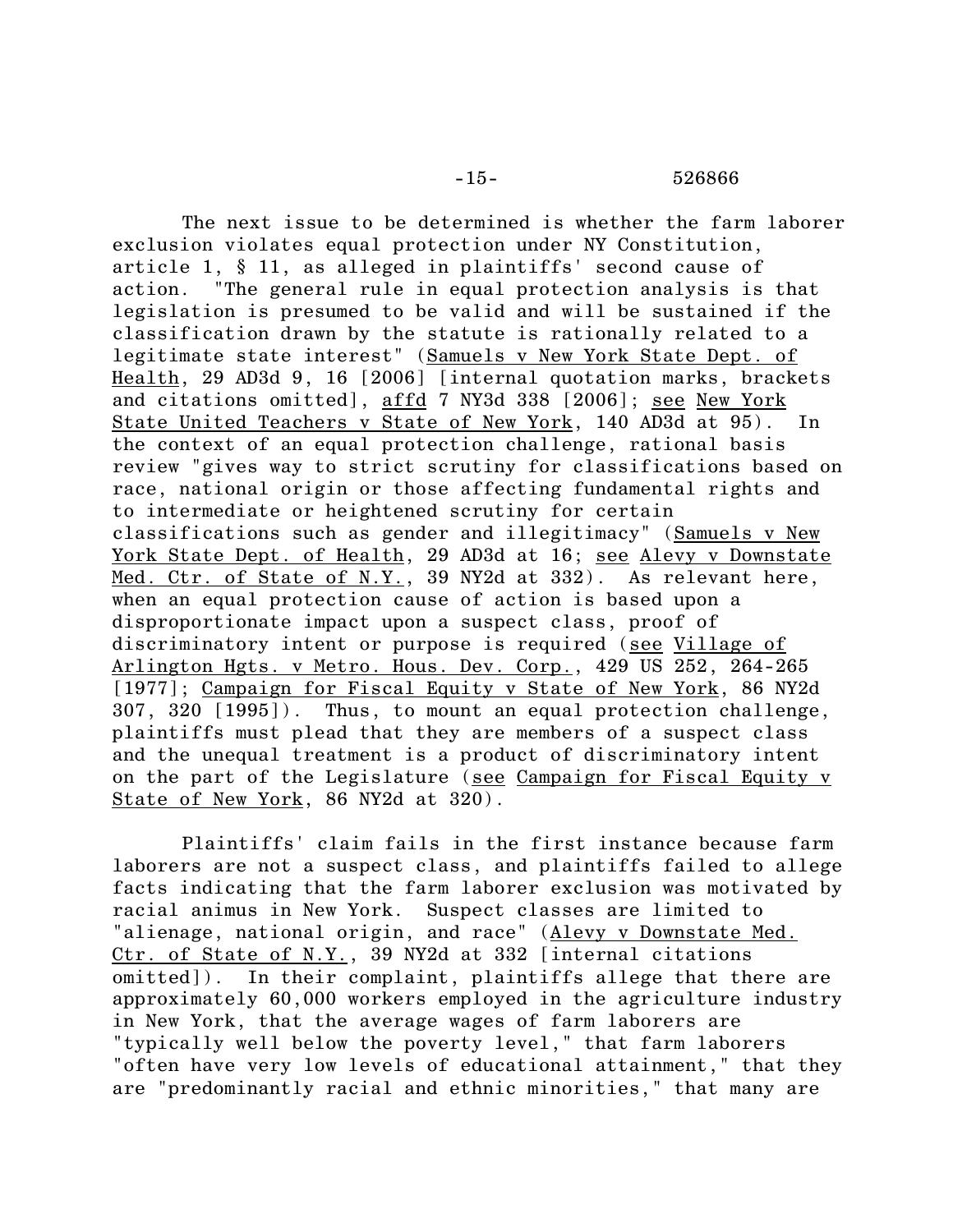"monolingual Spanish speakers" and that many "lack lawful immigration status." However, plaintiffs fail to allege that farm laborers universally share a common, personal characteristic, such as alienage, national origin or race, which would render them a suspect class (see generally Graham v Richardson, 403 US 365, 371-372 [1971]; Hernandez v State of Texas, 347 US 475, 479-480 [1954]). Moreover, even if farm laborers constituted a suspect class, plaintiffs fail to allege facts showing that the Legislature enacted the exclusion with discriminatory intent or purpose (see Village of Arlington Hgts. v Metro. Hous. Dev. Corp., 429 US at 264-265; Campaign for Fiscal Equity v State of New York, 86 NY2d at 320). In what appears to be an attempt to do so, plaintiffs engage in a lengthy analysis of racial issues relative to the enactment of the National Labor Relations Act (hereinafter NLRA), which SERA was modeled after. According to plaintiffs, the initial state proposal included protections for farm laborers but that, "[i]n an effort to conform with the federal analog," a new version was introduced that adopted the NLRA's exclusion of farm laborers. Although plaintiffs allege that the agricultural worker exclusion in the NLRA was motivated by racial animus, they failed to specifically allege that the Legislature enacted the farm laborer exclusion with a similar improper motive and, therefore, did not sufficiently plead that the farm laborer exclusion was enacted in New York for a discriminatory purpose (see generally Arlington Hgts. v Metropolitan Hous. Corp., 429 US at 264-268).

As the right to organize and bargain collectively is not a fundamental right, nor are farm laborers a suspect class, the rational basis test is the appropriate standard to measure the constitutionality of the classification at issue.<sup>3</sup> In this context, legislative acts "enjoy a strong presumption of constitutionality, and parties challenging a duly enacted statute face the initial burden of demonstrating the statute's invalidity

 $\overline{\phantom{a}}$ 

<sup>3</sup> Intermediate scrutiny is inapplicable here as it has only been applied to a very limited number of legislative classifications, none of which are implicated here (see For the People Theatres of N.Y., Inc. v City of New York, 29 NY3d 340, 358 [2017], certs denied US, 338 S Ct 994, 1000  $[2018]$ ; Hernandez v Robles, 7 NY3d 338, 375  $[2006]$ ).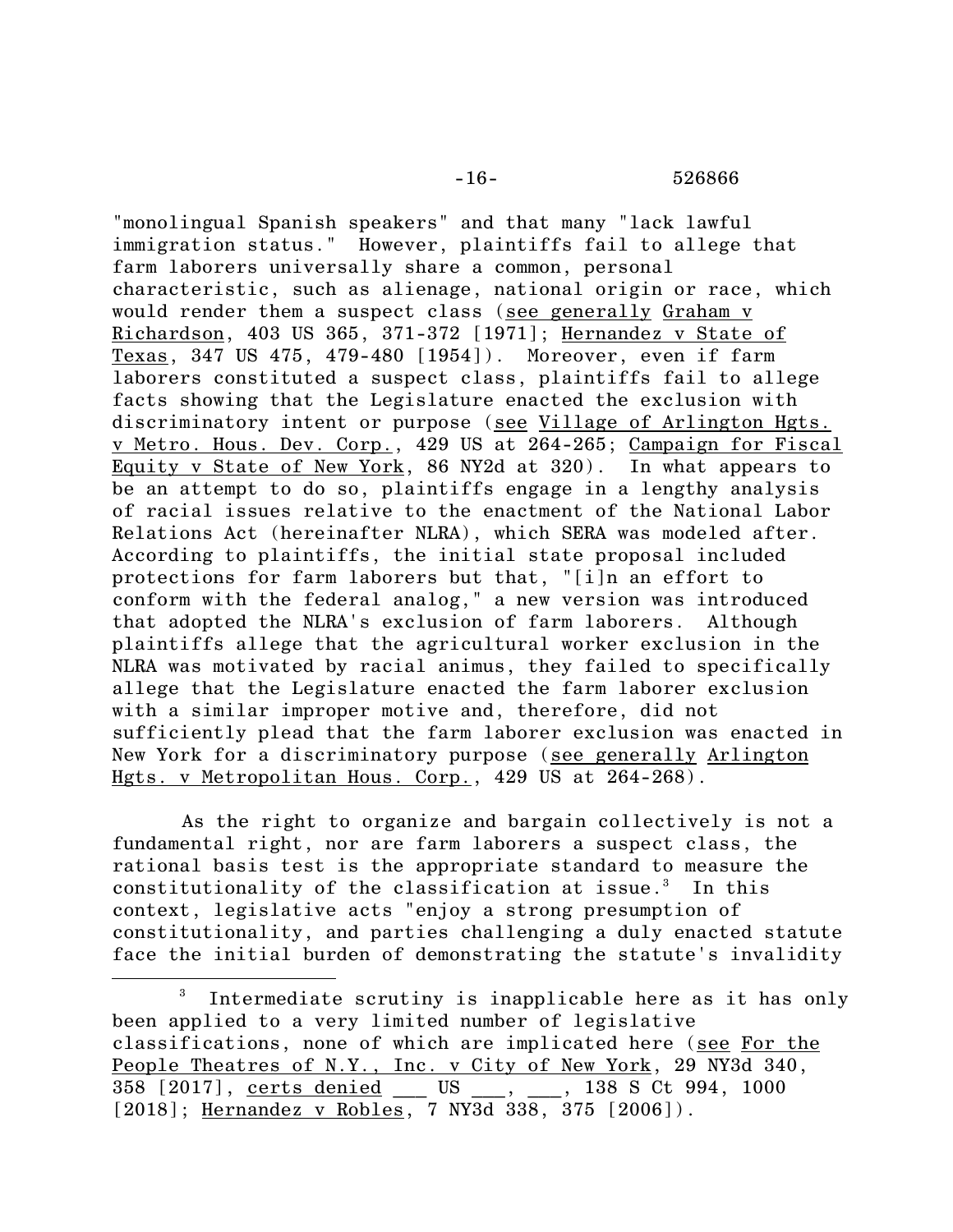beyond a reasonable doubt" (New York State United Teachers v State of New York, 140 AD3d at 95 [internal quotation marks, brackets, ellipsis and citations omitted]; see Overstock.com, Inc. v New York State Dept. of Taxation & Fin., 20 NY3d at 593). "Moreover, courts must avoid, if possible, interpreting a presumptively valid statute in a way that will needlessly render it unconstitutional" (LaValle v Hayden, 98 NY2d 155, 161 [2002] [citation omitted]; accord Overstock.com, Inc. v New York State Dept. of Taxation & Finance, 20 NY3d at 593). The general rule "is that legislation is presumed to be valid and will be sustained if the classification drawn by the statute is rationally related to a legitimate state interest" (Samuels v New York State Dept. of Health, 29 AD3d at 16 [internal quotation marks and citations omitted]; see New York State United Teachers v State of New York, 140 AD3d at 95). Here, although plaintiffs raise legitimate policy concerns, there is no doubt that the farm laborer exclusion is rationally based. In fact, to some extent, plaintiffs concede that the exclusion was rationally based when enacted, but then argue that changes in farming have rendered the exclusion unnecessary to protect the small family farm. However, even defendants State of New York and Governor Andrew Cuomo agreed that many small family farms exist in New York. Further, the exclusion is also grounded on the seasonal nature of the work and the fact that harvesting is time-sensitive, and, as such, a carefully-timed strike could jeopardize the state's critical food supply, which could cause a devastating impact on its citizens. Although plaintiffs may not agree that these reasons are enough, it is my opinion that they are rational and, as such, pass constitutional muster. Accordingly, I would affirm Supreme Court's order granting the motion to dismiss, as plaintiffs' have failed to state a cause of action.

I must also briefly address a procedural issue that arises from the majority's decision. After reviewing the merits and concluding that Supreme Court erred in granting the motion of defendant New York Farm Bureau, Inc. (hereinafter the Farm Bureau) to dismiss, the majority has, sua sponte, declared the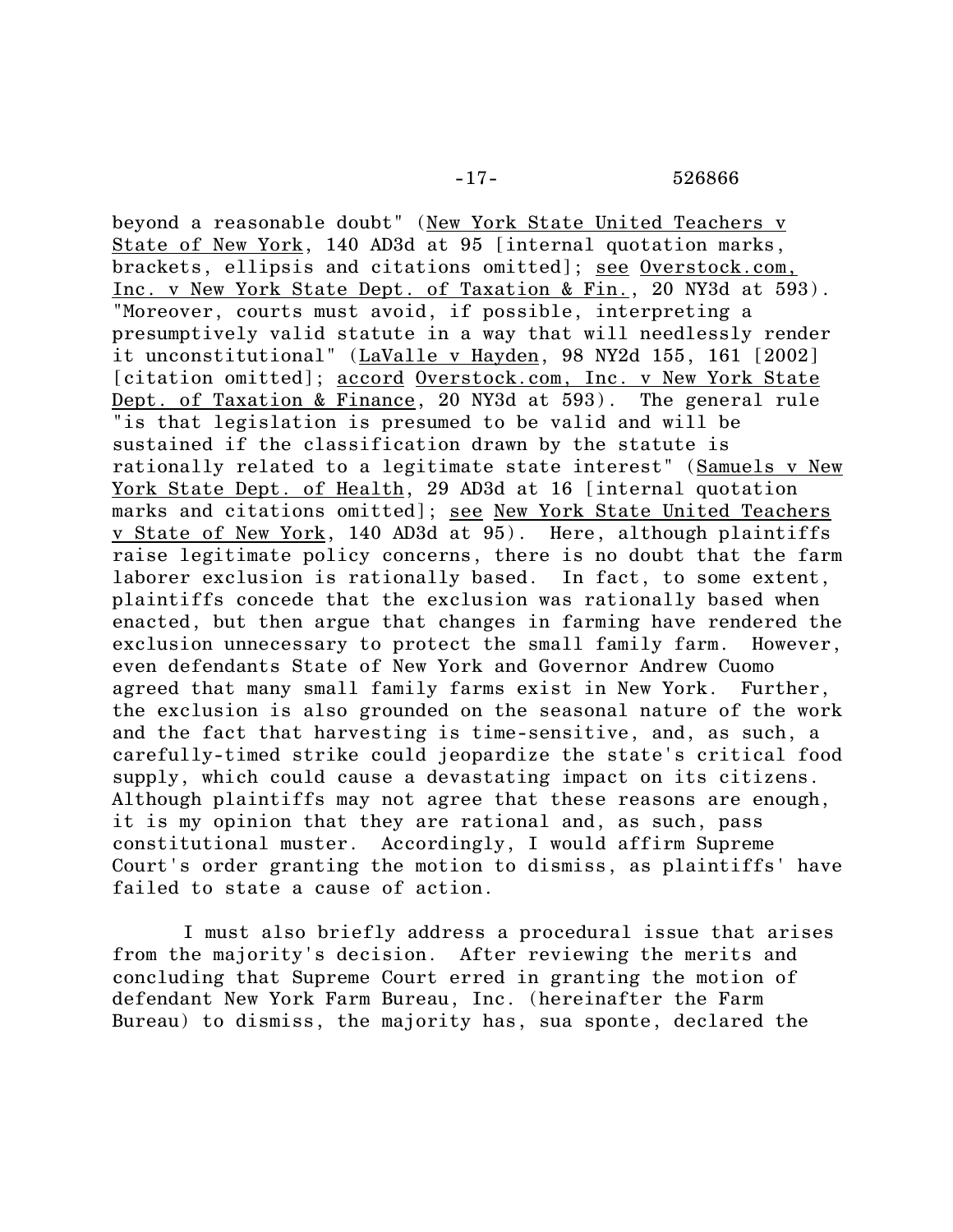statute unconstitutional, granting plaintiffs complete relief.<sup>4</sup> Even if I were to agree with the majority that Supreme Court erred by granting the Farm Bureau's motion to dismiss, which I do not, it is my opinion that failing to remit the matter to Supreme Court for further proceedings deprives the Farm Bureau of its right to answer and further contest the action (see Matter of Village of Delhi v Town of Delhi, 72 AD3d 1476, 1478 [2010]; Matter of Marinaccio v Boardman, 303 AD2d 896, 897 [2003]), including the opportunity to raise any affirmative defenses that may still be raised (see CPLR 3018 [b]; 3211 [e]).<sup>5</sup> Although I am mindful that this Court can review certain purely legal issues supporting Supreme Court's ruling based on the Farm Bureau's motion to dismiss, I am not of the opinion that, upon the decision to reverse, we may then issue a pre-answer declaration in favor of the nonmoving party. Here, by reversing, the majority is not only denying the Farm Bureau the relief it is seeking, but is also extinguishing its right to answer. This undesirable and anomalous  $effect^6$  causes the Farm Bureau severe prejudice by denying essential due process but still creating law.<sup>7</sup> Significantly, as observed by the majority, here, the jurisdictional prerequisite of justiciability hinges upon the Farm Bureau's "sharp adversarial presentation of the issues" (United States v Windsor, 570 US 744, 761 [2013]). However, the

<sup>4</sup> As pointed out by the Farm Bureau in its brief, the motion to dismiss was not converted into a motion for summary judgment (see CPLR 3211 [c]).

 $\overline{a}$ 

Although the majority opines that remittal is unnecessary because Labor Law § 701 (3) (a) would never survive strict scrutiny, the assertion of a meritorious affirmative defense would prevent a court from reaching that substantive issue.

<sup>6</sup> Paradoxically, if the Farm Bureau had not prevailed on its motion to dismiss in Supreme Court, it would have been permitted to answer in the ordinary course of litigation.

This error is exacerbated by the unique setting present here as the State and Governor have joined plaintiffs in arguing that the statute is unconstitutional, concomitantly raising no affirmative defenses in their answer.